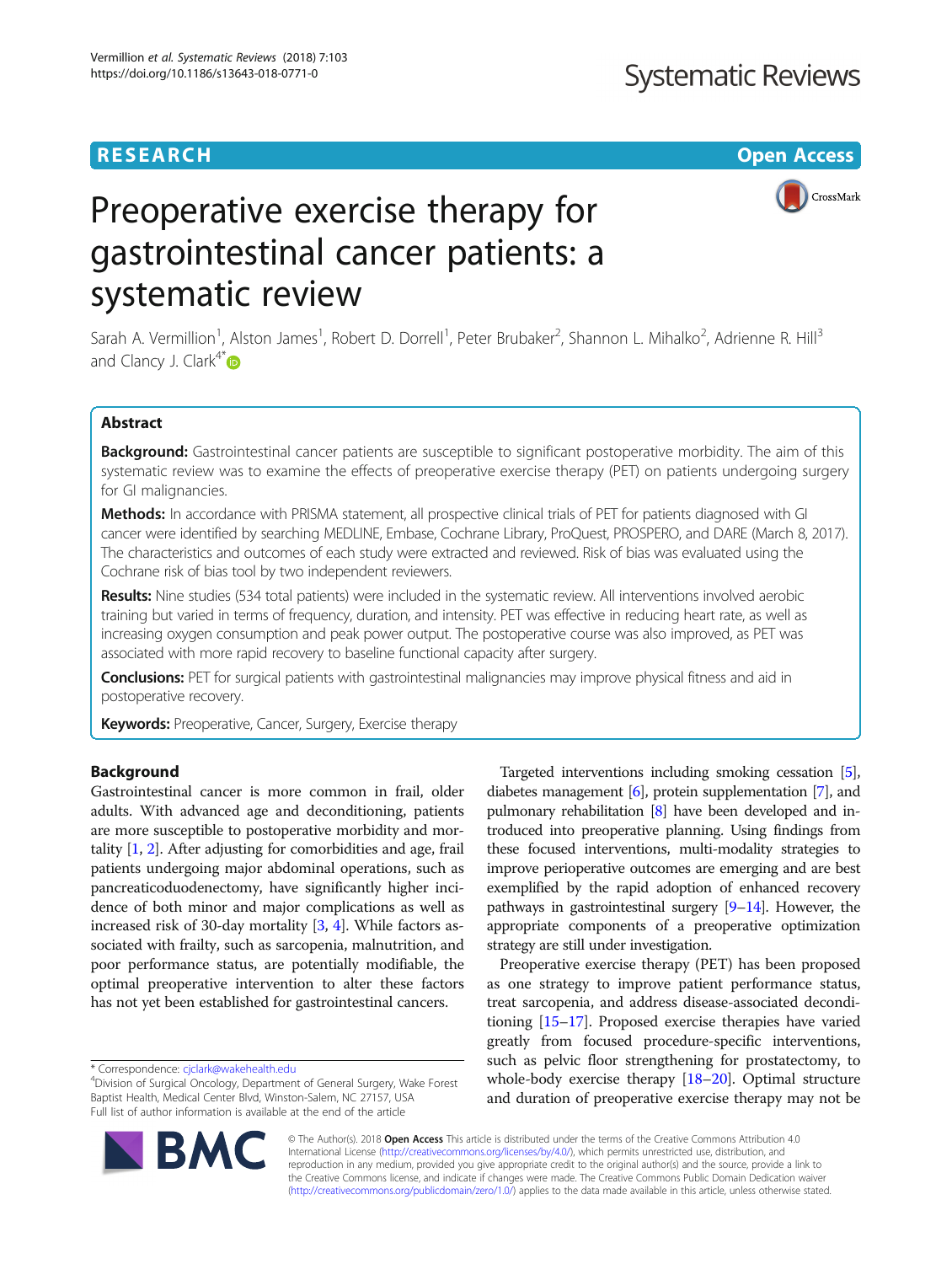generalized across all disease processes. For example, gastrointestinal cancer patients frequently do not have substantial lead time before operation.

In the present study, a systemic review was performed of all prospective clinical trials of PET focused on patients diagnosed with gastrointestinal malignancies. The aim of the current study was to evaluate the clinical benefit of PET on postoperative outcomes in order to identify the optimal strategy to decrease the perioperative risks associated with frailty frequently seen in gastrointestinal cancer patients.

# Methods

Systematic review is reported in accordance with the Preferred Reporting Items for Systematic review and Meta-Analysis (PRISMA) statement [[21\]](#page-8-0). The study protocol was established prior to analysis by study team members. During preliminary analysis, significant study heterogeneity was identified based on study cohort clinico-demographic characteristics, study design, individual study variables, and study endpoints. Therefore, meta-analysis was not performed. This systematic review was considered exempt by the Institutional Review Board at Wake Forest Baptist Health. The current study is not registered in Prospective Register of Systematic Reviews (PROSPERO), and therefore, the study protocol is outlined as follows.

# Eligibility criteria

Eligible studies included prospective clinical trials of preoperative exercise intervention in a study population of adult gastrointestinal cancer patients. While the frail and elderly are most likely to benefit from preoperative exercise, the study included all adults (18 years and older) in the analysis to ensure comprehensive review. Study population comparison was required with or without randomization. We specifically excluded papers with interventions that were limited only to inspiratory muscle training (to prevent postop pulmonary complications) or pelvic floor muscle training (to hasten postop continence following prostatectomy) because we felt that these studies were fundamentally different from general physical exercise. We also excluded any studies without a control group and any single-arm studies. Non-English language studies, unpublished data, or abstracts were excluded from the review.

## Search strategy

Comprehensive list of search terms was developed using a preliminary search by authors CJC and AJ. Review of reference and prior review articles were evaluated, and consultation among content experts helped establish final search strategy. Relevant keyword search used a combination of the following: exercise therapy, surgery,

cardiac, elderly, preoperative, joint surgery, abdominal surgery, and outcomes. Studies were identified by searching electronic databases including MEDLINE (1946 to 2017), Embase (1947 to 2017), Cochrane Library, ProQuest, PROSPERO, and Database of Abstracts of Reviews of Effectiveness (DARE). References from each identified article were reviewed. Clinical trial registries were also reviewed including [Clinicaltrials.gov,](http://clinicaltrials.gov) Cochrane Central Register of Controlled Trials (CEN-TRAL), and World Health Organization International Clinical Trials Registry Platform (ICTRP).

The last database search was performed on March 8, 2017. Screening of search results and study selection was performed independently in an unblinded standardized manner by two reviewers (CJC and AJ). Reviewers were aware of manuscript authorship, institution, and journal. Disagreements between reviewers were resolved by consensus. Initial review of search results included evaluation of study title and abstract. The full text of candidate study articles was then reviewed. Mendeley was used to manage citations and manuscripts [\(https://](https://www.mendeley.com) [www.mendeley.com](https://www.mendeley.com)/).

Information was extracted from each study using a standard data extraction sheet. Data collected included authors, type of institution, year of study, country, subject age, cancer type, operation, type of preoperative intervention, enrollment criteria, physical assessment instruments, and primary and secondary study outcomes. Risk of bias for selected studies was evaluated using the Cochrane risk of bias tool by two independent reviewers (CJC and AJ) [\[22\]](#page-9-0). Study reviewers assessed each manuscript for selection, performance, detection, attrition, and reporting biases.

#### Statistical analysis

Meta-analysis was not utilized, due to the differences in study design and lack of comparable outcome variables. Therefore, a critical review and analysis of study exercise interventions, inclusion/exclusion criteria, and outcomes was performed. Outcome measures reviewed include typical physiologic measures for exercise intervention (heart rate, peak power output, and  $pVO<sub>2</sub>$ ), postoperative outcomes (length of stay, complications), and quality of life. With study heterogeneity, additional outcome measures were not able to be evaluated.

# Results

The search strategy detailed in Fig. [1](#page-2-0) identified 1239 results, including 172 duplicate studies. After screening these search results based on title and abstract, 923 studies were determined to be irrelevant and were excluded. The full texts of the remaining 144 studies were reviewed, and studies that contained a single-arm design, non-English language, and unpublished data or consisted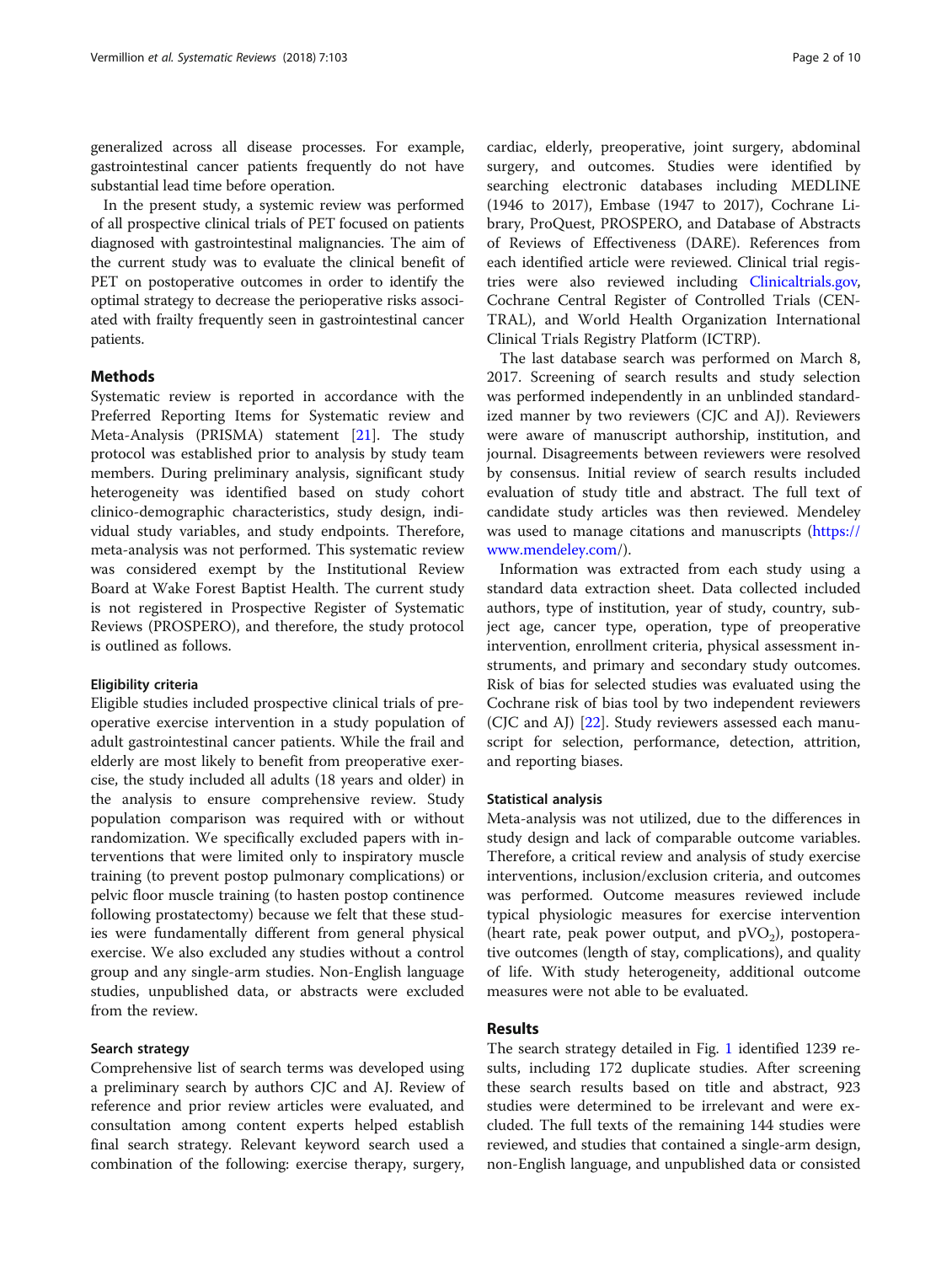<span id="page-2-0"></span>

of only an abstract were excluded. Thirty-six studies of preoperative exercise intervention were identified. The systemic review was then further narrowed to nine studies that evaluated patients with gastrointestinal cancer [[23](#page-9-0)–[31](#page-9-0)].

# Risk of bias

Bias within studies was assessed independently by two reviewers, and the results are shown in Figs. 2 and [3.](#page-3-0) Based on the Cochrane risk of bias tool, five studies demonstrated a high risk of bias [[22](#page-9-0)–[24,](#page-9-0) [28](#page-9-0), [30](#page-9-0), [31\]](#page-9-0). Two studies showed an unclear risk of bias [\[25](#page-9-0), [29\]](#page-9-0). Two studies were determined to have a low risk of bias [[26](#page-9-0), [27\]](#page-9-0).

# Study characteristics

Of the nine studies that met the eligibility requirements, six were randomized controlled trials [\[23,](#page-9-0) [25](#page-9-0)–[29\]](#page-9-0). Three studies were prospective non-randomized controlled trials [[24](#page-9-0), [30,](#page-9-0) [31](#page-9-0)]. Studies were conducted in Canada  $(n = 4)$ , Japan ( $n = 2$ ), the UK ( $n = 2$ ), and the Netherlands ( $n = 1$ ) [[23](#page-9-0)–[31\]](#page-9-0).

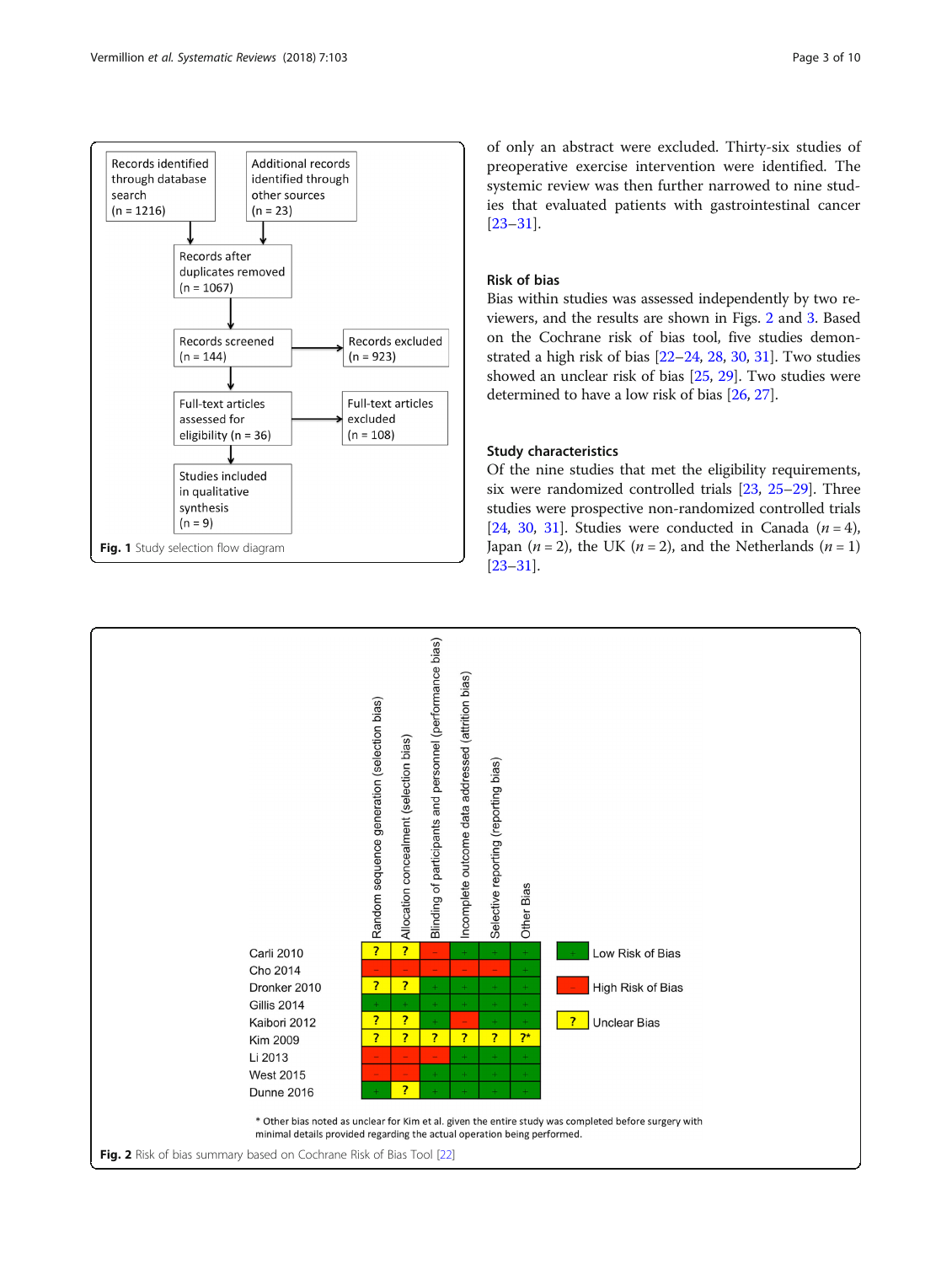<span id="page-3-0"></span>

# Participants

In total, 534 participants were enrolled in the nine studies reviewed. The number of participants per study ranged from 21 to 112. Patient characteristics are summarized in Table 1. Only one study reported significant differences at baseline between the control and intervention groups [[31\]](#page-9-0). Specifically, West et al. reported significant differences in age, American Society of Anesthesia (ASA) physical classification status, performance status, and predicted mortality [\[31](#page-9-0)].

All studies included participants that were scheduled to undergo surgical resection for gastrointestinal cancer, including colorectal cancer  $(n = 6)$ , gastric cancer  $(n = 1)$ , colorectal liver metastasis  $(n = 1)$ , and hepatocellular carcinoma ( $n = 1$ ) [\[23](#page-9-0)–[31\]](#page-9-0). In addition to patients with malignant disease, two studies included patients undergoing colorectal resection for benign disease [\[23,](#page-9-0) [29\]](#page-9-0). These studies included patients with benign colorectal lesions, such as diverticulitis and ulcerative colitis, or patients undergoing colonic reconstruction of non-active inflammatory bowel disease.

| Table 1 Summary of patient characteristics |  |
|--------------------------------------------|--|
|--------------------------------------------|--|

| Study           | Patient population                    | Groups       | N              | Age (year)         | % male | ASA > II  | BMI ( $kg/m2$ )     |
|-----------------|---------------------------------------|--------------|----------------|--------------------|--------|-----------|---------------------|
| Carli et al.    | Benign or malignant colorectal cancer | Intervention | 58             | $61 \pm 16$        | 59     | 22%       | $28 \pm 6$          |
|                 |                                       | Control      | 54             | $60 \pm 15$        | 57     | 20%       | $27 \pm 5$          |
| Cho et al.      | Gastric cancer                        | Intervention | 18             | $63.1 (51 - 76)^*$ | 100    | <b>NR</b> | $26.7$ (23.1-31.2)* |
|                 |                                       | Control      | 54             | 66.1 (39-81)*      | 94.4   | <b>NR</b> | 25.7 (20.8-34.1)*   |
| Dronkers et al. | Colon cancer                          | Intervention | 22             | $71.1 \pm 6.3$     | 68.2   | <b>NR</b> | $26.6 \pm 3.6$      |
|                 |                                       | Control      | 20             | $68.8 \pm 6.4$     | 80     | <b>NR</b> | $25.6 \pm 3.1$      |
| Gillis et al.   | Colorectal cancer                     | Intervention | 38             | $65.7 \pm 13.6$    | 55     | 26%       | $26.9 \pm 4.6$      |
|                 |                                       | Control      | 39             | $66.0 \pm 9.1$     | 69     | 23%       | $28.5 \pm 4.3$      |
| Kaibori et al.  | Hepatocellular carcinoma              | Intervention | 25             | $68 \pm 9.1$       | 68     | <b>NR</b> | <b>NR</b>           |
|                 |                                       | Control      | 26             | $71.3 \pm 8.8$     | 73     | <b>NR</b> | <b>NR</b>           |
| Kim et al.      | Benign or malignant colorectal cancer | Intervention | 14             | $55 \pm 15$        | 64     | <b>NR</b> | $26.6 \pm 5.9$      |
|                 |                                       | Control      | $\overline{7}$ | $65 \pm 9$         | 57     | <b>NR</b> | $25.3 \pm 2.7$      |
| Li et al.       | Colorectal cancer                     | Intervention | 42             | $67.4 \pm 11$      | 54     | 19%       | $27.5 \pm 4$        |
|                 |                                       | Control      | 45             | $66.4 \pm 12$      | 64     | 22%       | $26.9 \pm 6$        |
| West et al.     | Rectal cancer treated with NACRT      | Intervention | 22             | $64(45-82)$ *      | 64     | 9%        | <b>NR</b>           |
|                 |                                       | Control      | 13             | $72(62 - 84)$      | 69     | 15%       | <b>NR</b>           |
| Dunne et al.    | Colorectal liver metastasis           | Intervention | 20             | 61 $(56-66)^*$     | 65     | <b>NR</b> | $29.2 \pm 4.1$      |
|                 |                                       | Control      | 17             | $62(53-72)$ *      | 77     | <b>NR</b> | $29.3 \pm 4.2$      |

Age and BMI values are presented as mean ± standard deviation, unless otherwise noted

\*Range reported, rather than standard deviation

NACRT neoadjuvant chemoradiotherapy, NR not reported, BMI body mass index, ASA American Society of Anesthesiologist class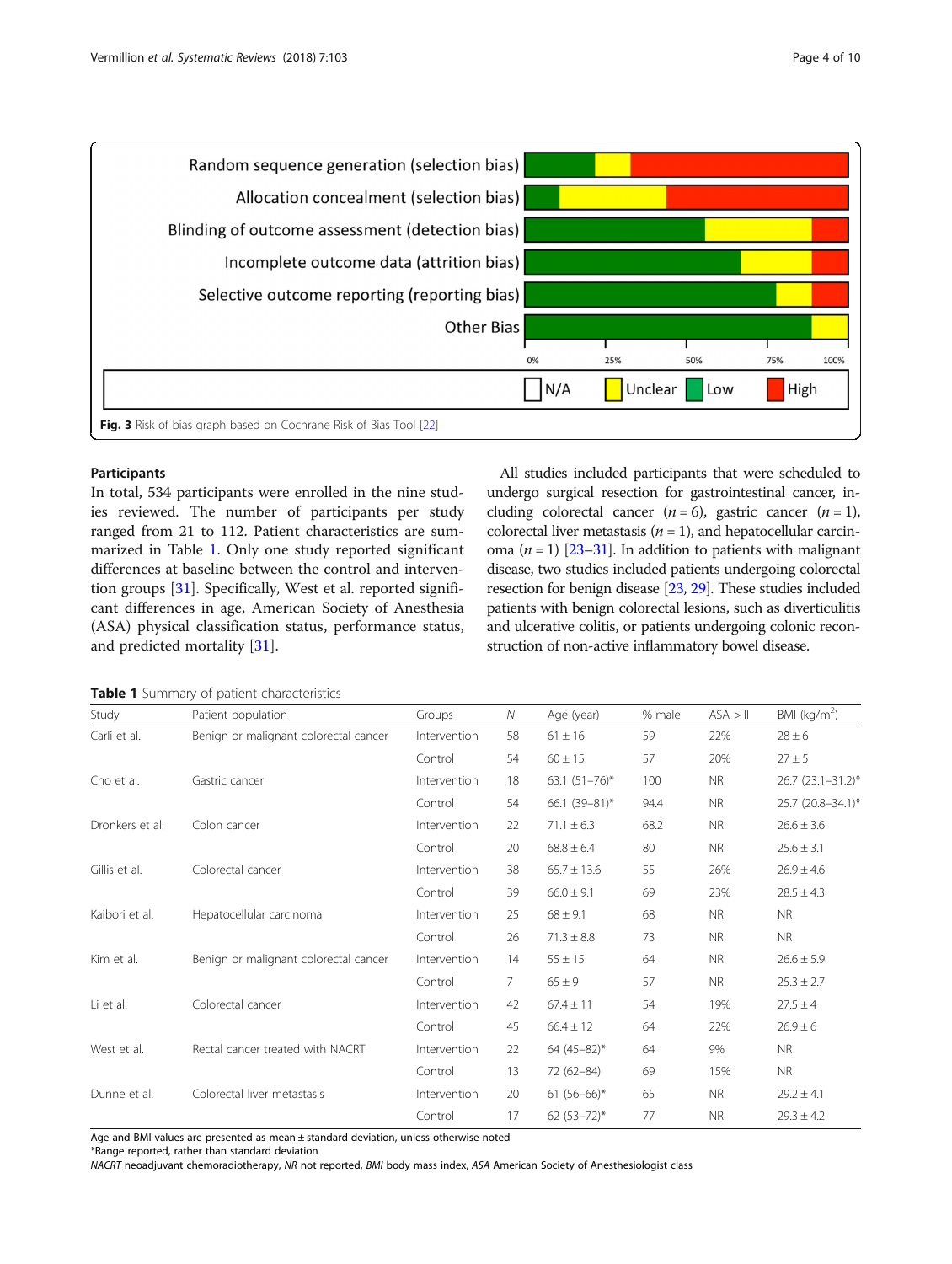# Interventions

The PET programs are summarized in Table [2.](#page-5-0) All interventions involved aerobic training but varied in terms of activities, frequency, duration, and intensity. Two studies allowed subjects to choose their desired form of aerobic exercise, while the other studies prescribed walking, cycling, or use of other aerobic exercise machines. Only two studies prescribed aerobic exercise alone [\[29,](#page-9-0) [31\]](#page-9-0). In six studies, additional exercises were included, such as resistance training  $(n = 5)$  [\[23](#page-9-0)–[25](#page-9-0), [27](#page-9-0), [30](#page-9-0)], stretching  $(n = 3)$ [[24](#page-9-0), [28,](#page-9-0) [29](#page-9-0)], inspiratory muscle training  $(n = 1)$  [\[25\]](#page-9-0), or a warm-up and cool-down  $(n = 5)$  [[25,](#page-9-0) [27](#page-9-0)–[29,](#page-9-0) [31](#page-9-0)]. Interventions were solely clinic-based  $(n = 2)$  [\[26,](#page-9-0) [31](#page-9-0)], solely home-based  $(n = 6)$  [[23](#page-9-0)–[25,](#page-9-0) [27,](#page-9-0) [29](#page-9-0), [30](#page-9-0)], or partially clinic-based and home-based  $(n = 1)$  [[28](#page-9-0)].

#### Frequency

In each of the nine studies, the length of the PET program ranged from 2 to 6 weeks. Two studies required participants to resume the exercise program postoperatively and to continue therapy for 8 weeks [\[27](#page-9-0)] or 6 months [\[28\]](#page-9-0). The frequency of exercise per week varied from daily ( $n = 3$ ) to at least 3 days per week ( $n = 6$ ).

#### Duration

In total, each exercise session lasted between 20 and 60 min. The prescribed duration of each session was constant in seven studies [\[24](#page-9-0)–[28](#page-9-0), [30,](#page-9-0) [31](#page-9-0)], whereas the duration was incrementally increased over the course of the intervention period in two studies [\[23](#page-9-0), [29\]](#page-9-0). Resistance training accounted for approximately 10 to 20 min of each exercise session [\[23](#page-9-0), [27\]](#page-9-0) or the time required to reach volitional fatigue [\[30](#page-9-0)].

#### Intensity

The prescribed aerobic exercise program was customized to each patient in order to achieve the desired intensity and varied between studies. Five studies required subjects to perform aerobic exercise at  $\geq 40\%$  of heart rate reserve, at  $\geq$  50% of maximal heart rate, and/or at a perceived exertion of 11 to 16 on the Borg Scale [[23](#page-9-0), [27](#page-9-0), [29](#page-9-0), [30](#page-9-0), [32](#page-9-0)]. In three of these studies, aerobic intensity was incrementally increased over the PET period [\[27,](#page-9-0) [29](#page-9-0), [31\]](#page-9-0). One study varied from moderate- to high-intensity exercise [\[26\]](#page-9-0).

# Control groups

Five studies provided no exercise regimen or other interventions to their control groups [\[24](#page-9-0), [26](#page-9-0), [29](#page-9-0)–[31\]](#page-9-0). In the remaining studies, controls received home-based exercise advice  $(n = 3)$  [\[23,](#page-9-0) [25](#page-9-0), [27](#page-9-0)], diet therapy  $(n = 2)$  [27, [28\]](#page-9-0), and/or anxiety-reduction techniques  $(n = 1)$  [\[27](#page-9-0)]. Two control groups were also provided with diet therapy or anxiety-reduction techniques  $(n = 2)$  [[27,](#page-9-0) [28](#page-9-0)]. These therapies were also offered to their respective intervention groups, in addition to aerobic exercise.

# Compliance

Of the six studies reporting compliance, adherence to the PET program ranged from 16 to 97% [\[23](#page-9-0), [25,](#page-9-0) [26](#page-9-0), [29](#page-9-0)–[31](#page-9-0)]. Three studies were completed partially or completely in a clinical setting, and compliance was assessed by attendance at those sessions [[25](#page-9-0), [26,](#page-9-0) [31\]](#page-9-0). Kim et al. assessed compliance through a diary, as well as visits to the home by a physical therapist. [[29\]](#page-9-0) Similarly, Li et al. assessed compliance through weekly phone calls [\[30](#page-9-0)]. In the study by Carli et al., a member of the research team visited the home at least once to verify compliance and telephoned the patient weekly until surgery [\[23](#page-9-0)].

## **Outcomes**

Study outcomes are summarized in Table [2.](#page-5-0) Heart rate, peak power output, and  $pVO<sub>2</sub>$  were the most responsive measures of physical fitness after PET [\[29](#page-9-0)]. West et al. reported that  $VO<sub>2</sub>$  at lactate threshold increased on average by 2.1 ml kg<sup>-1</sup> min<sup>-1</sup> after 6 weeks of exercise (p < 0.001) [\[31](#page-9-0)]. Similarly, two other studies found that both the anaerobic threshold  $VO<sub>2</sub>$  and  $pVO<sub>2</sub>$  were significantly increased in the exercise group [[26](#page-9-0), [28](#page-9-0)]. Kim et al. reported that oxygen uptake at a submaximal workload decreased by  $13 \pm 15\%$  ( $p < 0.05$ ) [[29\]](#page-9-0). Functional walking capacity, as measured by a 6-min walking test, was also examined in several studies and demonstrated mixed results [[23](#page-9-0), [27](#page-9-0), [29](#page-9-0), [30](#page-9-0)].

Postoperative outcomes were reported in several studies. Of the five studies that recorded length of stay, only Cho et al. found that PET significantly reduced this metric (9.0 vs. 10.0 days;  $p = 0.038$  [[24](#page-9-0)]. Likewise, of the six studies that examined postoperative complications, only Cho et al. reported that intra-abdominal complications were significantly reduced among the subjects in the exercise group (OR 0.12, 95% CI 0.00–0.89,  $p = 0.033$ ) [\[24\]](#page-9-0).

Three studies found no differences in quality of life between the intervention and control groups, as assessed through the 36-Item Short Form Survey from the RAND Medical Outcomes Study (SF-36) [\[27](#page-9-0)], European Organisation for Research and Treatment of Cancer (EORTC) Quality of Life Questionnaire [\[25](#page-9-0)], and Hospital Anxiety and Depression Scale (HADS) [[23](#page-9-0), [27](#page-9-0)]. Two studies found significant increases in scores in the general health and mental health components of the Short Form-36 in the PET group  $(p < 0.05)$  [\[26](#page-9-0), [30\]](#page-9-0).

# **Discussion**

This systematic review summarizes the recent literature on whole-body PET prior to surgery for patients with gastrointestinal cancer, with the aim of identifying the optimal strategy for decreasing perioperative risks associated with major abdominal surgery. Nine relevant studies, which included 534 patients, were identified. Overall, the articles provided evidence on the clinical benefits of PET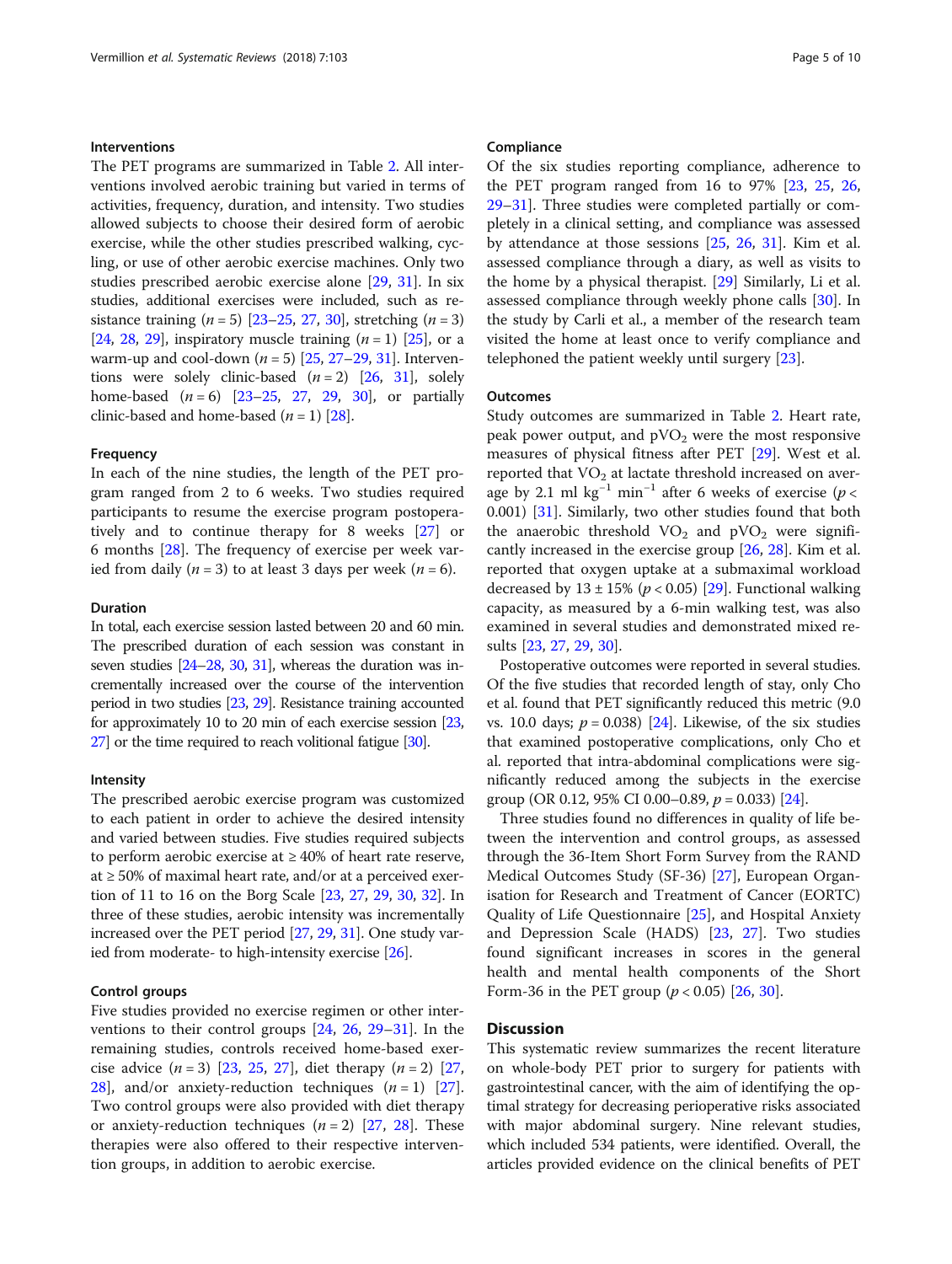<span id="page-5-0"></span>

|                 | Table 2 Summary of preoperative exercise therapy re                                                      | gimens                               |               |                              |                                                          |                              |                                                                                                                                                                                                   |
|-----------------|----------------------------------------------------------------------------------------------------------|--------------------------------------|---------------|------------------------------|----------------------------------------------------------|------------------------------|---------------------------------------------------------------------------------------------------------------------------------------------------------------------------------------------------|
| Study           | Groups                                                                                                   | Length of therapy                    | Frequency     | Duration                     | Intensity                                                | Follow-up                    | Outcome                                                                                                                                                                                           |
| Carli et al     | Biking/strengthening                                                                                     | 59.0 days*                           | Daily         | $20 - 45$ min                | 250% MHR. Volitional fatigue<br>within 8-12 repetitions. | $2 - 4$ m                    | ←Functional walking capacity<br>before surgery                                                                                                                                                    |
|                 | Walk/breathing                                                                                           | 45.4 days*                           | Daily         | 40-45 min                    |                                                          | $2-4$ m                      | f Functional walking capacity in<br>← Postoperative complications<br>controls 4 weeks after surgery<br>← Length of stay<br>$\leftrightarrow$ QOL                                                  |
| Cho et al.      | training, stretching<br>Aerobic/resistance                                                               | 4 weeks                              | 3-7/week      | $\frac{\alpha}{2}$           | $\frac{\alpha}{2}$                                       | 1 year                       | circumference, volume of visceral fat<br>↓ BMI, Body weight, abdominal                                                                                                                            |
|                 | Matched controls in<br>database                                                                          | $\frac{1}{2}$                        | $\lessgtr$    | $\stackrel{\triangle}{\geq}$ | $\stackrel{\triangle}{\geq}$                             | $\stackrel{\triangle}{\geq}$ | JPostoperative complications<br><b>Length of stay</b>                                                                                                                                             |
| Dronkers et al. | resistance training, IMT<br>Aerobic exercise,                                                            | reeks<br>$2-4$ we                    | Daily         | 30-60 min                    | 55-75% MHR, 11-13 on Borg Scale                          | $\widetilde{\Xi}$            | 1 Respiratory muscle endurance in<br>preoperative period                                                                                                                                          |
|                 | Home-based exercise advice                                                                               | 2-4 weeks                            | Daily         | $\geq 30$ mins               | $\frac{\alpha}{2}$                                       | $\frac{\alpha}{2}$           | physical work capacity, and quality of life<br>LASA Physical Activity Questionnaire,<br>→ Time-up-and-go, chair rise time,<br>← Postoperative complications<br>← Length of stay<br>$\overline{O}$ |
| Gillis et al.   | nutritional therapy, relaxation<br>Aerobic/resistance training,<br>exercises before and after<br>surgery | 8 weeks post-op<br>4 weeks pre-op,   | 23/week       | 50 mins                      | 240% HRR, 8-12 repetitions                               | 8 weeks                      | 1 Functional walking capacity before<br>surgery, and at 8 weeks post-op<br>← Postoperative Complications<br>f Recovery to baseline                                                                |
|                 | nutritional therapy, relaxation<br>Aerobic/resistance training,<br>exercises after surgery               | 8 weeks post-op                      | 23/week       | 50 mins                      | 240% HRR, 8-12 repetitions                               | 8 weeks                      | ← Length of stay<br>$\leftrightarrow$ QOL                                                                                                                                                         |
| Kaibori et al.  | Aerobic exercise, diet therapy                                                                           | ≤1 month pre-op,<br>6 months post-op | 3/week        | 60 mins                      | $\frac{\alpha}{2}$                                       | $6 \text{ m}$                | "Serum insulin, insulin resistance<br>Body mass, fat mass                                                                                                                                         |
|                 | Diet therapy                                                                                             | ≤1 month pre-op,<br>6 months post-op | $\lessgtr$    | $\stackrel{\triangle}{\geq}$ | $\stackrel{\triangle}{\geq}$                             | $\frac{E}{6}$                | $\uparrow$ AT VO <sub>2</sub> , peak VO <sub>2</sub>                                                                                                                                              |
| Kim et al.      | Aerobic exercise                                                                                         | 4 weeks                              | Daily         | $20-30$ min                  | 40-65% HRR                                               | 4 weeks                      | Heart rate, oxygen consumption                                                                                                                                                                    |
|                 | Standard care                                                                                            | $\frac{4}{2}$                        | $\frac{1}{2}$ | $\stackrel{\triangle}{\geq}$ | $\stackrel{\triangle}{\geq}$                             | 4 weeks                      | ←Functional walking capacity<br>tPeak power output                                                                                                                                                |
| Li et al.       | diet therapy, relaxation exercises<br>Aerobic/resistance training,                                       | days<br>$21 - 46$                    | 3/week        | 30 mins                      | 50% MHR; volitional fatigue                              | 8 weeks                      | 4 weeks and 8 weeks postoperatively<br>fFunctional walking capacity at                                                                                                                            |
|                 | Standard care                                                                                            | $\frac{4}{2}$                        | $\frac{1}{2}$ | $\lessapprox$                | $\lessapprox$                                            | 8 weeks                      | ←Postoperative complications<br>Recovery to baseline                                                                                                                                              |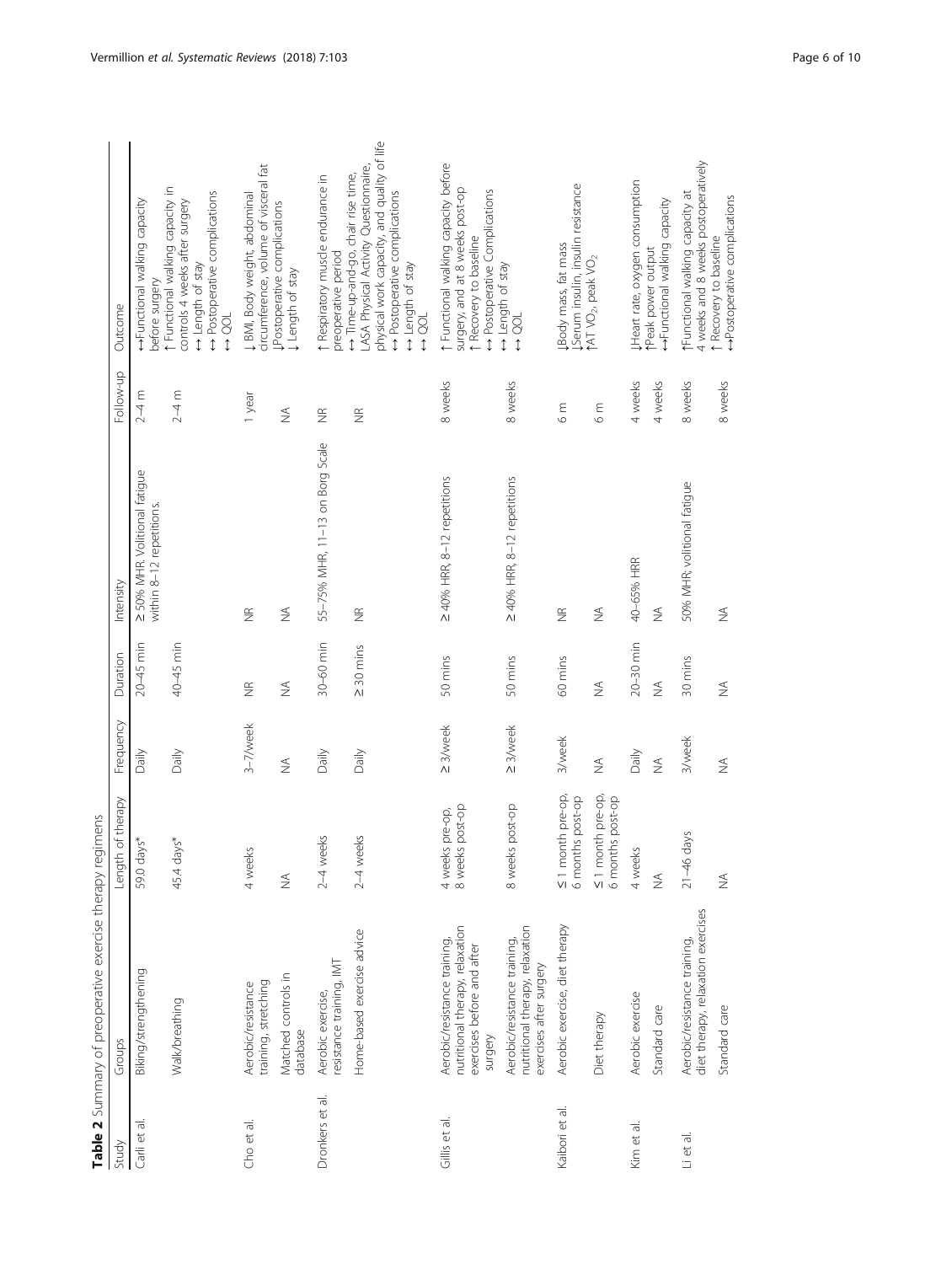Length of therapy refers to therapy prior to surgery, unless otherwise noted

\*Mean: ↑ = statistically significant increase compared with control group, ↓ = statistically significant decrease compared with control group, ↔ = no significant difference between groups

Length of therapy refers to therapy prior to surgery, unless otherwise noted<br>\*Mean: ↑ = statistically significant increase compared with control group, ↓ = statistically significant docrease compared with control group, ↔ AT anabolic threshold, HRR heart rate reserve, IMT inspiratory muscle training, MHR maximal heart rate, NACRT neoadjuvant chemoradiotherapy, NA not applicable, NR not reported, QOL quality of life, VO<sub>2</sub> oxygen uptake,  $θ_L$  lactate threshold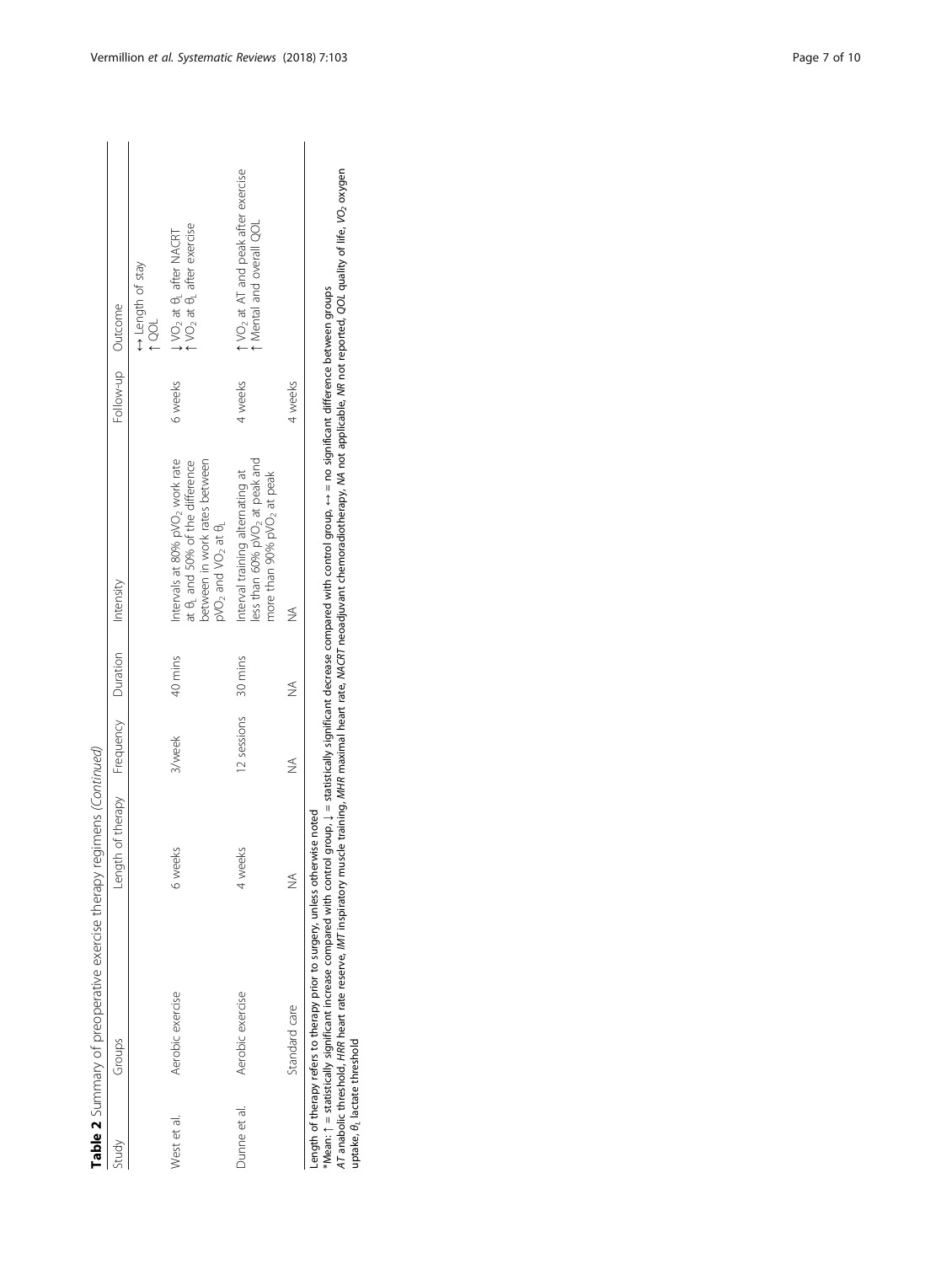in terms of physical fitness, anthropometrics, metabolism, and recovery.

In this systematic review, it was found that PET programs were effective in decreasing heart rate and oxygen consumption and in increasing peak power output in surgical patients with gastrointestinal cancer. Functional walking capacity was the most commonly reported measure of physical fitness and demonstrated mixed results following PET [[23,](#page-9-0) [27,](#page-9-0) [29,](#page-9-0) [30\]](#page-9-0). Such metrics were likely chosen due to the ease of data collection, objectivity, and reliability in the assessment of functional exercise capacity [\[33,](#page-9-0) [34](#page-9-0)]. Additional measurements of physical fitness, including BMI, body weight, abdominal circumference, and fasting serum insulin, were reported in two studies and found to be significantly improved after PET [[24,](#page-9-0) [28\]](#page-9-0).

It is well known that exercise improves physical fitness, specifically cardiopulmonary function, muscle strength, bone mineral density, body weight, adipose tissue mass, and fatigue [[35](#page-9-0)]. However, the effect of exercise on physiological function in cancer patients undergoing GI surgery has not been well elucidated. Several studies have reported the effect of exercise on physical fitness in breast cancer patients and survivors. In one systematic review of breast cancer patients undergoing aerobic or resistance exercise therapy, Markes et al. reported that exercise improved cardiorespiratory fitness, reduced fatigue, and decreased weight [\[36](#page-9-0)]. Similarly, McNeely et al. demonstrated that exercise led to increased physical functioning, improved peak oxygen consumption, and decreased fatigue, in a review study of breast cancer patients and survivors [\[37\]](#page-9-0).

The current review indicates that patients who underwent PET were more likely to recover to their baseline functional capacity after surgical resection [\[27](#page-9-0), [30](#page-9-0)]. Additionally, in a re-analysis of the data presented by Carli et al. [[23\]](#page-9-0), it was demonstrated that postoperative recovery to baseline in the intervention group was most likely to occur in patients whose physical function improved during the PET period, as compared to those whose fitness decreased or remained the same [[38](#page-9-0)].

In this review, the effect of PET on length of stay and postoperative complications demonstrated varying results. Six studies reported these outcomes, but only Cho et al. found a significant decrease in length of stay and intra-abdominal complications. Existing literature reports that exercise improves the postoperative course in other patient populations. For example, in a systematic review by Hulzebos et al., preoperative physical therapy in elective cardiac surgery patients was found to be associated with significantly decreased postoperative pulmonary complications and length of stay [[39](#page-9-0)]. These promising results indicate an urgent gap in, and need for, large-scale, randomized controlled trials in the surgical oncology population.

Five studies evaluated quality of life after PET and provided conflicting results. In the present study, two studies reported a significant improvement in quality of life after PET, with increased scores found in the general health and mental health components of the Short Form-36 [\[26](#page-9-0), [30\]](#page-9-0). In general, newly diagnosed cancer patients experience a significant reduction in quality of life, with fatigue and emotional distress contributing most to this status  $[40]$  $[40]$ . For this reason, exercise has been proposed as a means to enhance cardiorespiratory fitness, lessen fatigue, and improve quality of life in cancer patients [\[41](#page-9-0)]. In a study by Courneya et al., quality of life was significantly improved in colorectal cancer survivors who increased their cardiovascular fitness [[42\]](#page-9-0).

In this review, three studies included aerobic exercise alone [[26,](#page-9-0) [29,](#page-9-0) [31\]](#page-9-0), while the others incorporated resistance training [[23](#page-9-0)–[25](#page-9-0), [27](#page-9-0), [30\]](#page-9-0), stretching [\[24](#page-9-0), [25](#page-9-0), [28\]](#page-9-0), or inspiratory muscle training into the PET program [\[25](#page-9-0)]. In combination with aerobic exercise, these additional interventions may provide further benefits. For example, resistance training has demonstrated effectiveness in reversing sarcopenia in elderly individuals [\[43](#page-9-0)–[45\]](#page-9-0), and preoperative inspiratory muscle training has shown benefits in the reduction of postoperative pulmonary complications in patients undergoing cardiac surgery [\[46](#page-9-0)].

Optimal duration of exercise intervention prior to surgical intervention was not clearly addressed in the studies reviewed. With the shift towards preoperative chemotherapy and radiation for gastrointestinal cancer patients, we may have more time available to optimize patients or preserve function. This will undoubtedly lower the barrier to implementing preoperative exercise interventions of gastrointestinal cancer patients. Future studies will need to focus on not only optimal duration of intervention but also timing of exercise intervention during the preoperative phase.

This review has several limitations. First, there was significant heterogeneity between studies, in terms of design, participants, and interventions, which prevented meta-analysis. The second limitation is that several studies contained a high risk of bias. Two studies had compliance rates less than 50%, while three studies did not report the compliance rate. Third, given the limited number of studies, we were not able to examine specific cancer subtypes or specific populations including the elderly, frail, those with morbid obesity, or those with significant comorbidities. Finally, this review did not exclude studies based on surgical technique. This may have confounded some results, as laparoscopy is associated with short length of stay and decreased postoperative morbidity. Despite these limitations, this review provides a comprehensive assessment of preoperative exercise regimens developed for patients with gastrointestinal malignancies.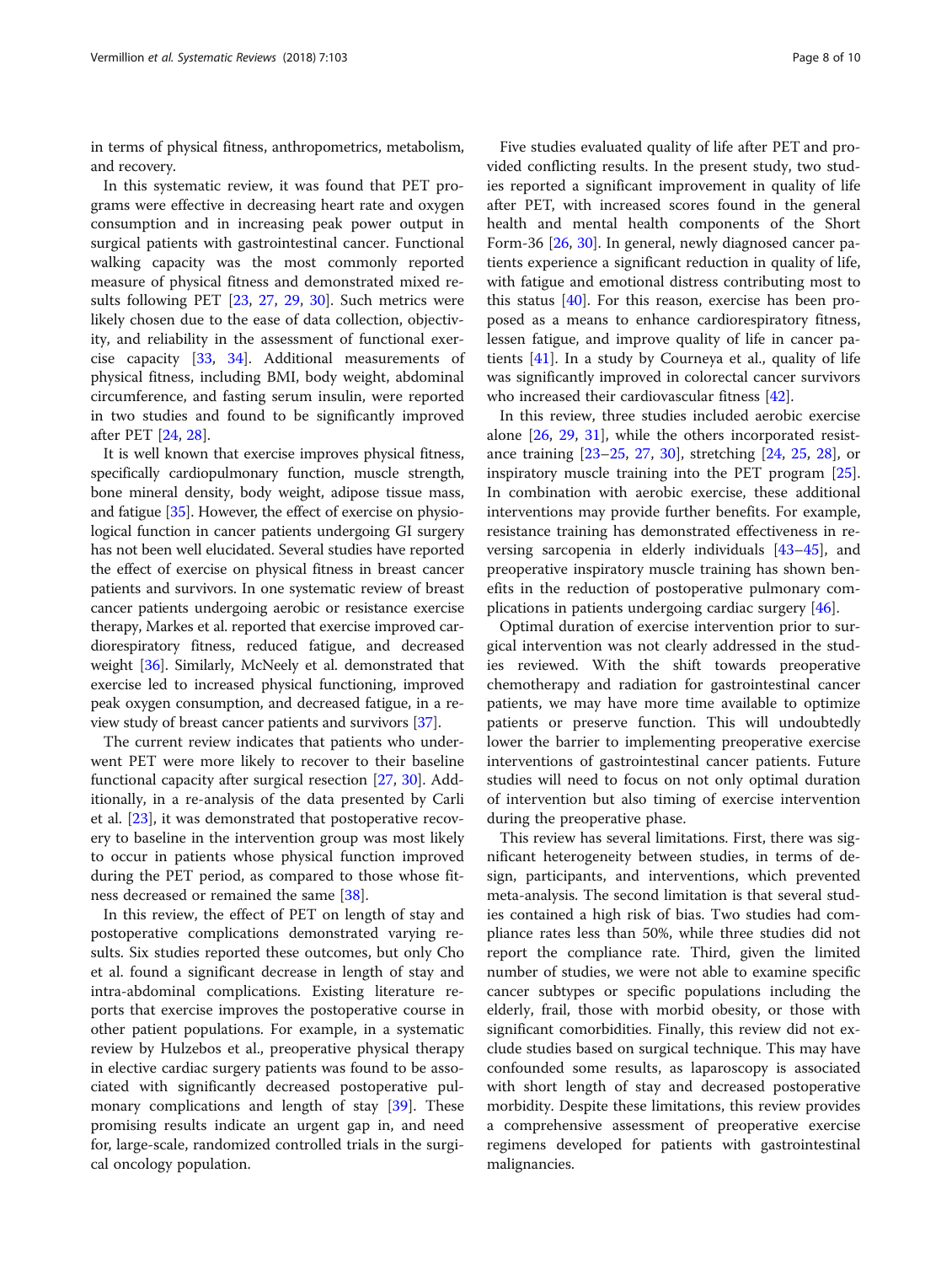# <span id="page-8-0"></span>**Conclusions**

Preoperative exercise therapy is associated with improved physical fitness and recovery to baseline functional capacity in patients undergoing surgical resection of gastrointestinal cancer. The effect of PET on length of stay, postoperative complications, and quality of life in the surgical patient with gastrointestinal cancer remains unclear. There is an urgent need for large-scale, randomized controlled trials that examine the optimal duration, frequency, and intensity of preoperative exercise programs.

#### Abbreviations

ASA: American Society of Anesthesia; DARE: Database of Abstracts of Reviews of Effectiveness; EORTC: European Organisation for Research and Treatment of Cancer; HADS: Hospital Anxiety and Depression Scale; ICTRP: International Clinical Trials Registry Platform; OR: Odds ratio; PET: Preoperative exercise therapy; PRISMA: Preferred Reporting Items for Systematic Review and Meta-Analysis; PROSPERO: Prospective Register of Systemic Reviews

#### Funding

The study was funded by institutional support.

#### Availability of data and materials

No datasets were generated as result of this analysis. Data supporting the manuscript are included within the manuscript and references. Search strategy is outlined within the manuscript. Additional details are available from the corresponding author.

#### Authors' contributions

SAV contributed in the data analysis, manuscript drafting, editing, and critical revisions. AJ took part in the data analysis, table and figure preparation, editing, and critical revisions. RDD had a hand in the editing and critical revisions. PB, SLM, and ARH helped in the study design and critical revisions. CJC played a part in the study design, drafting the manuscript, data analysis, figure preparation, and critical revisions. All authors read and approved the final manuscript.

#### Ethics approval and consent to participate

This study was deemed exempt from IRB approval by the Wake Forest Baptist Health IRB.

#### Consent for publication

Not applicable for this systemic review.

#### Competing interests

The authors declare that they have no competing interests.

# Publisher's Note

Springer Nature remains neutral with regard to jurisdictional claims in published maps and institutional affiliations.

#### Author details

<sup>1</sup> Bowman Gray Center for Medical Education, Wake Forest University School of Medicine, 475 Vine Street, Winston-Salem, NC 27101, USA. <sup>2</sup>Health and Exercise Science, Wake Forest University, Worrell Professional Center 2164B, PO BOX 7868, Winston-Salem, NC 27109, USA. <sup>3</sup>Department of Physical Medicine and Rehabilitation, Wake Forest Baptist Health, Medical Center Blvd, Winston-Salem, NC 27157, USA. <sup>4</sup>Division of Surgical Oncology, Department of General Surgery, Wake Forest Baptist Health, Medical Center Blvd, Winston-Salem, NC 27157, USA.

#### Received: 17 June 2017 Accepted: 10 July 2018 Published online: 24 July 2018

#### References

- 1. Kim S, Brooks AK, Groban L. Preoperative assessment of the older surgical patient: honing in on geriatric syndromes. Clin Interv Aging. 2015;10:13–27. <https://doi.org/10.2147/CIA.S75285>
- 2. Wagner D, DeMarco MM, Amini N, et al. Role of frailty and sarcopenia in predicting outcomes among patients undergoing gastrointestinal surgery. World J Gastrointest Surg. 2016;8:27–40. <https://doi.org/10.4240/wjgs.v8.i1.27>
- 3. Sur MD, Namm JP, Hemmerich JA, et al. Radiographic sarcopenia and selfreported exhaustion independently predict NSQIP serious complications after pancreaticoduodenectomy in older adults. Ann Surg Oncol. 2015: 3897–904. <https://doi.org/10.1245/s10434-015-4763-1>
- 4. Dale W, Hemmerich J, Kamm A, et al. Geriatric assessment improves prediction of surgical outcomes in older adults undergoing pancreaticoduodenectomy: a prospective cohort study. Ann Surg. 2014;259: 960–5. <https://doi.org/10.1097/SLA.0000000000000226>
- 5. Khullar D, Maa J. The impact of smoking on surgical outcomes. J Am Coll Surg. 2012;215:418–26. <https://doi.org/10.1016/j.jamcollsurg.2012.05.023>
- Thompson BM, Stearns JD, Apsey HA, et al. Perioperative management of patients with diabetes and hyperglycemia undergoing elective surgery. Curr Diab Rep. 2016;16(2) <https://doi.org/10.1007/s11892-015-0700-8>
- 7. Kabata P, Jastrzębski T, Kąkol M, et al. Preoperative nutritional support in cancer patients with no clinical signs of malnutrition--prospective randomized controlled trial. Support Care Cancer. 2015;23:365–70. [https://](https://doi.org/10.1007/s00520-014-2363-4) [doi.org/10.1007/s00520-014-2363-4](https://doi.org/10.1007/s00520-014-2363-4)
- 8. Chandrabalan VV, McMillan DC, Carter R, et al. Pre-operative cardiopulmonary exercise testing predicts adverse post-operative events and non-progression to adjuvant therapy after major pancreatic surgery. HPB (Oxford). 2013:899–907. <https://doi.org/10.1111/hpb.12060>.
- 9. Schultz NA, Larsen PN, Klarskov B, et al. Evaluation of a fast-track programme for patients undergoing liver resection. Br J Surg. 2013;100:138–43. [https://doi.](https://doi.org/10.1002/bjs.8996) [org/10.1002/bjs.8996](https://doi.org/10.1002/bjs.8996)
- 10. Hall TC, Dennison AR, Bilku DK, et al. Enhanced recovery programmes in hepatobiliary and pancreatic surgery: a systematic review. Ann R Coll Surg Engl. 2012;94:318–26. <https://doi.org/10.1308/003588412X13171221592410>
- 11. Kehlet H, Slim K. The future of fast-track surgery. Br J Surg. 2012; [https://doi.](https://doi.org/10.1002/bjs.8832) [org/10.1002/bjs.8832.](https://doi.org/10.1002/bjs.8832)
- 12. Wang G, Jiang Z-W, Xu J, et al. Fast-track rehabilitation program vs conventional care after colorectal resection: a randomized clinical trial. World J Gastroenterol. 2011;17:671–6. <https://doi.org/10.3748/wjg.v17.i5.671>
- 13. Aarts M-A, Okrainec A, Glicksman A, et al. Adoption of enhanced recovery after surgery (ERAS) strategies for colorectal surgery at academic teaching hospitals and impact on total length of hospital stay. Surg Endosc. 2011; <https://doi.org/10.1007/s00464-011-1897-5>
- 14. Lemmens L, van ZR, Borel Rinkes I, et al. Clinical and organizational content of clinical pathways for digestive surgery: a systematic review. Dig Surg. 2009;26:91–9. <https://doi.org/10.1159/000206142>
- 15. Singh F, Newton RU, Galvão DA, et al. A systematic review of pre-surgical exercise intervention studies with cancer patients. Surg Oncol. 2013;22:92–104. <https://doi.org/10.1016/j.suronc.2013.01.004>
- 16. Cabilan C, Hines S, Munday J. The effectiveness of prehabilitation or preoperative exercise for surgical patients: a systematic review. JBI Database Syst Rev Implement Rep. 2015;13:146–87.
- 17. Kim S, Brooks A, Groban L. Preoperative assessment of the older surgical patient: honing in on geriatric syndromes. Clin Interv Aging. 2014;10:13–27. <https://doi.org/10.2147/CIA.S75285>
- 18. Bobbio A, Chetta A, Ampollini L, et al. Preoperative pulmonary rehabilitation in patients undergoing lung resection for non-small cell lung cancer. Eur J Cardiothorac Surg. 2008;33:95–8. <https://doi.org/10.1016/j.ejcts.2007.10.003>
- 19. Jensen B, Jensen J, Laustsen S, Borre M. Efficacy of a multiprofessional rehabilitation programme in radical cystectomy pathways: a prospective randomized controlled trial. Scand J Urol. 2015;49:133–41.
- 20. Santa Mina D, Clarke H, Ritvo P, et al. Effect of total-body prehabilitation on postoperative outcomes: a systematic review and meta-analysis. Physiotherapy. 2014;100:196–207. [https://doi.org/10.1016/j.](https://doi.org/10.1016/j.physio.2013.08.008) [physio.2013.08.008](https://doi.org/10.1016/j.physio.2013.08.008)
- 21. Moher D, Liberati A, Tetzlaff J, Altman DG. Preferred Reporting Items for Systematic Reviews and Meta-Analyses: the PRISMA Statement. PLoS Med. 2009;6:e1000097. <https://doi.org/10.1371/journal.pmed.1000097>